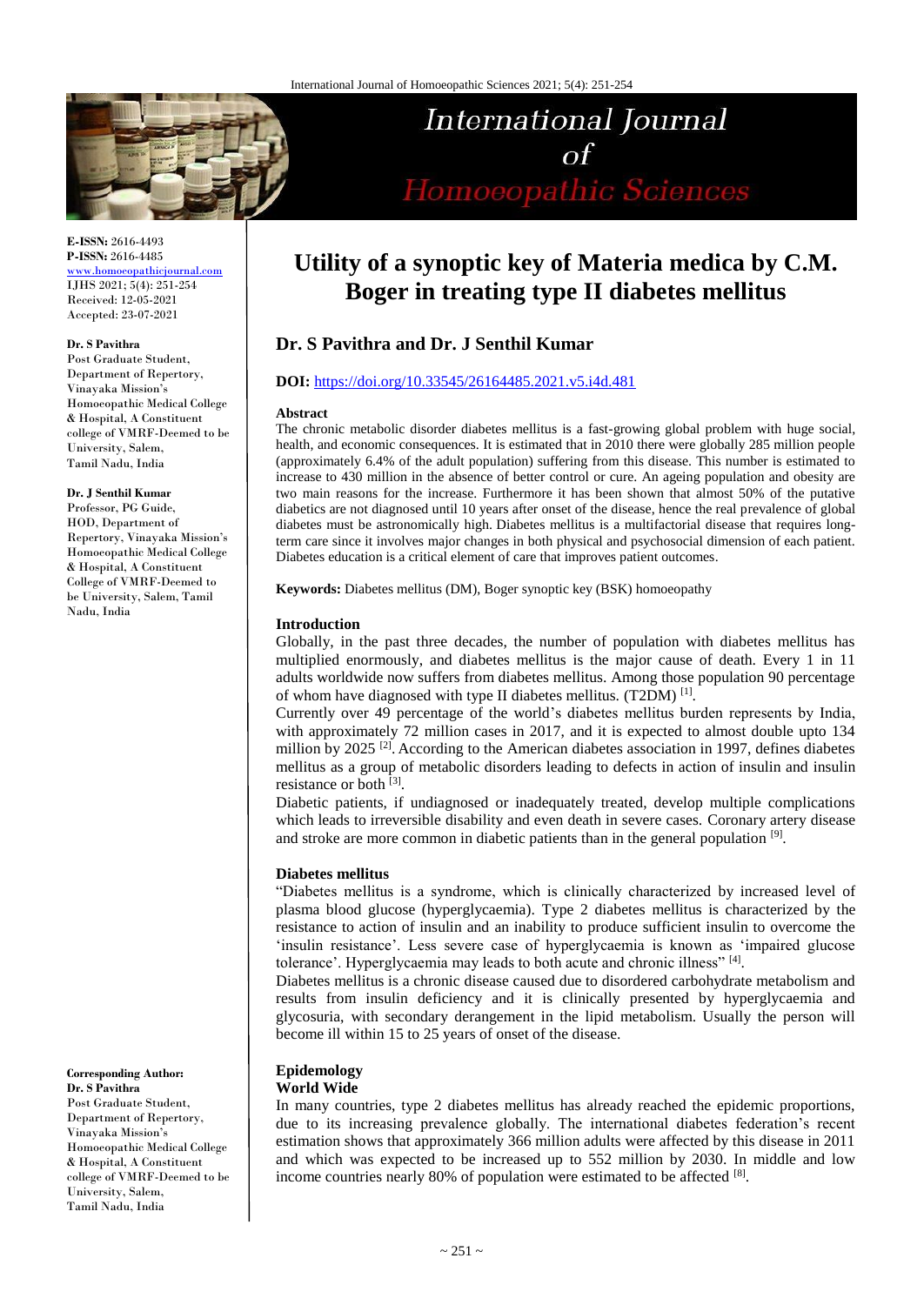Among the top countries/ territories with the largest number of diabetic adults, five are in Asia. China, leads the list with 90.0 million followed by India with 61.3 million people are affected by diabetes. The numbers are estimated to rise to 129.7 million and 101.2 million, respectively by 2030  $[8, 6]$ .

# **In India**

India is currently an epidemic of diabetes mellitus. According to world health organization, India is the country with large number of diabetic cases in world. More than 85- 90 percentage of all patients with DM are suffering from type II diabetes mellitus. In adults the prevalence of DM is increasing worldwide. The prevalence of diabetes in urban areas  $-2.1$  percentage and in rural areas 1.5 percentage  $[6]$ . In another  $20-25$  years the  $1/5$ <sup>th</sup> of the world's population will be from India<sup>[8]</sup>.

According to current statement by IDF, almost 3.0 percentage of adults in India present with pre-diabetes. In Indian diabetic prevention programme-1, a prospective study shows, high conversion rate of diabetes by 17-18 percent per year [8].

# **Symptoms of diabetes mellitus**

# **Acute presentation**

Young adults present with the classic triad of symptoms.

- Polyuria due to osmotic diuresis
- Polydipsia due to loss of electrolytes and fluids
- Weight loss due to fluid depletion and breakdown of lipids and muscles.

Patient often present with ketonuria which may progress to ketoacidosis if the early symptoms are not treated and ignored [10].

# **Subacute presentation**

The clinical onset of symptoms may develop over several months or years. Polydipsia, polyuria and weight loss are typically present, but major patient complains of lack of energy, blurred vision, pruritus vulvae or balanitis due to candida infection<sup>[10]</sup>.

#### **Physical examination at diagnosis**

Visible weight loss and dehydration, breath may smells of ketones. Older patients present with established complications like retinopathy. Insulin resistance patients may have acanthosis nigricans, characterized by blackish pigmentation at nape of neck and axillae [10].

# **Objectives of the study**

- To study the utility of synoptic key of materia medica by C.M.Boger.
- To assess the efficacy of Homoeopathic medicines in treating type II diabetes mellitus.

The patient will be reviewed for once in 15days for next one year basing on the particular case. Sample size will be 30 in number.

#### **Materials and methods source of data**

Patients will be collected from the outpatient department, inpatient department, Peripheral health centres of Vinayaka Mission's Homoeopathic Medical college & Hospital,

Salem & Medical camps conducted by the homoeopathic institution of Vinayaka mission's. The literature will be collected from authentic textbooks and journals.

#### **Inclusion criteria**

Male and Female patients of age group between 25-65years of age with classical symptoms of type II diabetes mellitus.

# **Exclusion criteria**

Patients under any other systemic illness and long standing anti-diabetic treatment. Cases under any other chronic medications & cases with established complications. Patients above the age group of 65 years.

#### **Treatment plan**

The patients were assessed, analyzed and evaluated according to Boger's method. Repertorization was done using Boger Synoptic Key repertory. Miasmatic interpretation was done by using the presenting complaints, past history, family history, mental and physical generals.

Pathological generals, Clinical rubrics, Concomittants, physical generals and Modalities were considered for the selection of the remedy. Criteria for follow up were Pathological generals, Clinical rubrics, Concomittants, physical generals and Modalities

#### **Observations and results**

**Table 1:** Distribution of cases in my study of type II DM according to the gender

| SL. NO | Gender        | No of patients | Percentage |
|--------|---------------|----------------|------------|
|        | <b>FEMALE</b> | 09             | 30%        |
|        | MALE.         |                | 70%        |



**Fig 1:** Distribution according to gender

According to my study on the type II diabetes mellitus, 30% (9 cases) were females and 70% (21 cases) were males.

**Table 2:** Distribution of cases in my study of type II DM according to the age

| Sl. No. | Age (in years) | <b>No of Caeses</b> | Percentage |
|---------|----------------|---------------------|------------|
|         | 25-35          | 05                  | 17%        |
| $\sim$  | 36-45          |                     | 50%        |
|         | $46 - 55$      | Ωg                  | 30%        |
|         | 56-65          |                     | 3%         |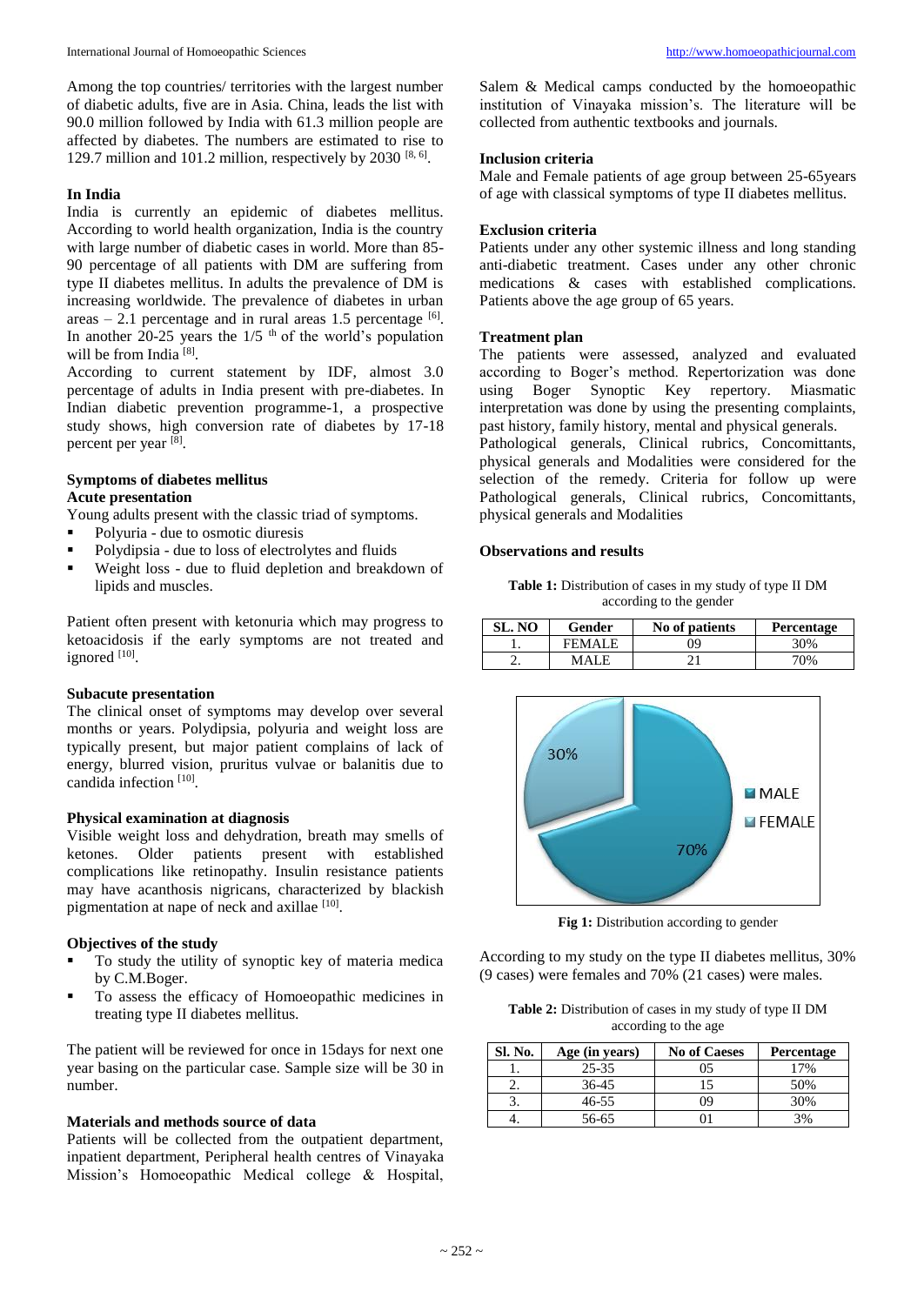

**Fig 2:** Distribution of cases according to age

According to my study on type II diabetes mellitus, 17% of patients are under the age group of 25-35 years of age, 50% of patients are under the age group of 36-45 years of age, 30% of patients are under the age group of 46-55 years of age, 3% of patients are under the age group of 56-65 years of age.

**Table 3:** Distribution of cases in my study of type II DM according to the family history of DM

| Sl. No. | <b>Family history of DM</b>   | <b>No. Of patients Percentage</b> |       |
|---------|-------------------------------|-----------------------------------|-------|
|         | Father                        | 06                                | 20%   |
| 2.      | Mother                        | 10                                | 33.3% |
| 3.      | Both father & mother          | 07                                | 23.3% |
| 4.      | Sister / brother              | 03                                | 10.4% |
|         | No family history of diabetes | 04                                | 13%   |



**Fig 3:** Distribution of cases according to family history of diabetes mellitus

According to my study on type II DM, 20% of patient's fathers have history of diabetic, 33.3% of patient's mothers have history of diabetic, 23.3% of patient's both fathers and mothers have history of diabetic,10.4% of patient's brothers or sisters have history of diabetic and 13% of patient have no any relevant family history of Diabetes mellitus.

**Table 4:** Distribution of cases in my study according to the symptoms of type II dm

| Sl. No. | <b>Symptoms</b>     | No. Of patients | Percentage |
|---------|---------------------|-----------------|------------|
|         | <b>POLYDYPSIA</b>   | 24              | 80%        |
|         | <b>FATIGUE</b>      | 18              | 60%        |
| 3.      | POLYPHAGIA          | 17              | 56%        |
| 4.      | <b>POLYURIA</b>     | 13              | 43.3%      |
| 5.      | <b>WEIGHT LOSS</b>  | 03              | 10%        |
|         | <b>ASYMPTOMATIC</b> |                 | 6.66%      |



**Fig 4:** Distribution of cases according to the symptoms of type ii DM

According to my study on type II DM, (24)80% cases had polydipsia, (18)60% cases had fatigue, (17)56% cases had polyphagia, (13)43.3% cases had polyuria, and (3)10% cases had gradual weight loss, (2)6.66% cases without symptoms of type II diabetes mellitus.

**Table 5:** Distribution of cases in my study of type II dm according to the remedy selected

| SL. No | <b>Remedy</b>    | No of cases | Percentage |
|--------|------------------|-------------|------------|
|        | Arsenicum Album  | 04          | 13.33%     |
| 2.     | Lycopodium       | 02          | 6.7%       |
| 3.     | Natrum Muriatium | 04          | 13.33%     |
|        | Nux Vomica       | 03          | 10%        |
| 5.     | Phosphoric Acid  | 02          | 6.7%       |
| 6.     | Phosphorus       | 03          | 10%        |
| 7.     | Sepia            | 02          | 6.7%       |
| 8.     | Sulphur          | 10          | 33.3%      |



**Fig 5:** Distribution of remedy

According to my study on type II DM, (4)13.33% of cases are treated with arsenicum album, (2)6.7% of cases are treated with lycopodium, (4)13.33% of cases are treated with natrum muriaticum, (3)10% of cases are treated with nuxvomica, (2)6.7% of cases are treated with phosphoric acid, (3)10% of cases are treated with phosphorus, (2)6.7% of cases are treated with sepia, (10)33.3% of cases are treated with Sulphur.

Table 6: Distribution of cases in my study of type II dm according to the improvement after treatment

| Sl. No. | Improvement         | <b>No of Caeses</b> | Percentage |
|---------|---------------------|---------------------|------------|
|         | Marked Improvement  |                     | 13%        |
|         | Moderate Improvemet |                     | 50%        |
|         | No Improvement      |                     |            |